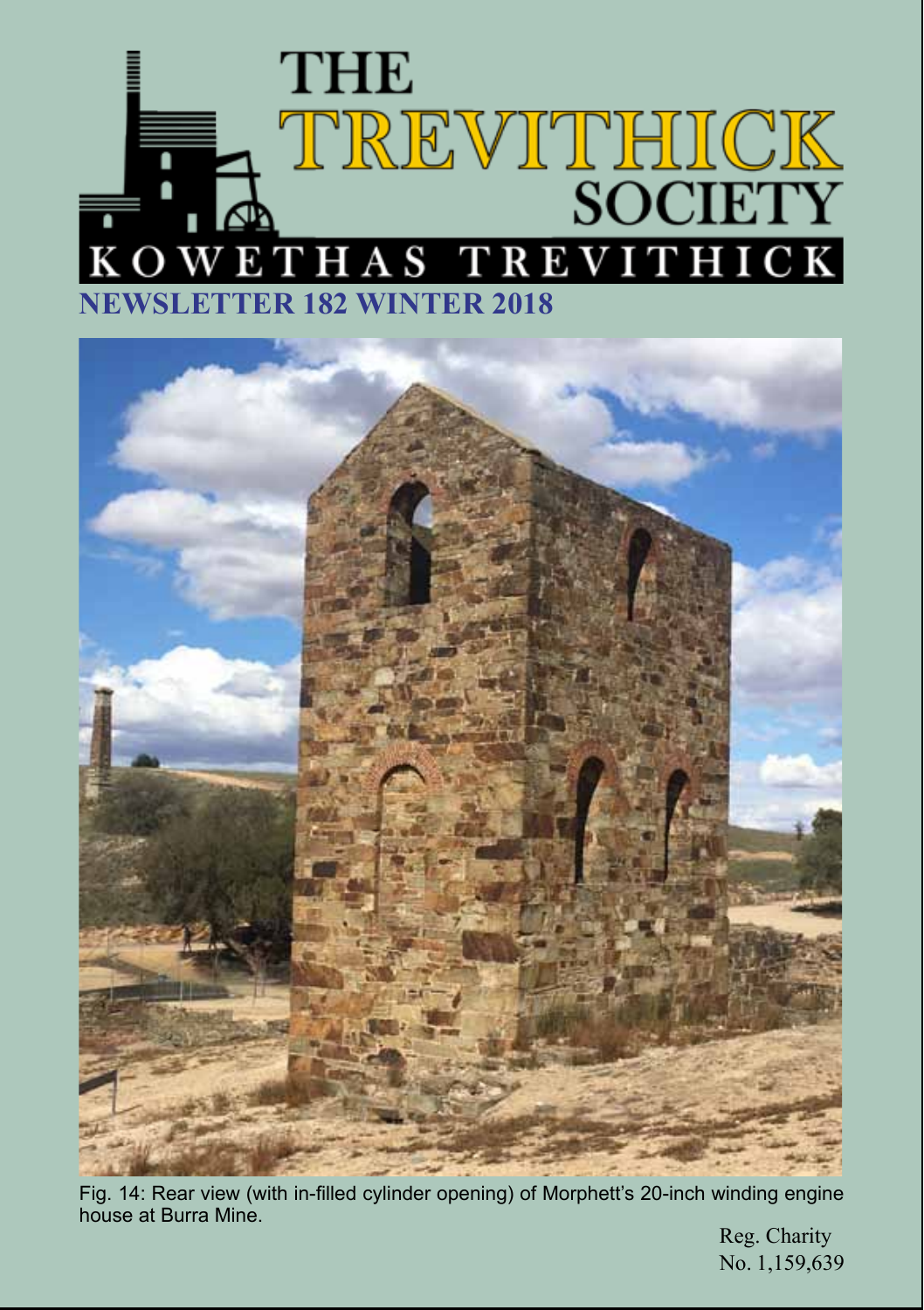# **NEW PROGRAMME SECRETARY**

The Society has a new Programme Secretary. Tracy Elliott has handed the reigns over to Dave Crewes. The rest of Council would like to thank Tracy for organising a very varied and most interesting selection of lectures and field trips, since December 2015, for both the Liskeard and KEM branches. Thankfully Tracy is not stepping down from Council and instead has turned her talents to tending the Society website.

Although Dave has been a Council member for many years he is new to this position and would welcome any suggestions or details of any future speakers.

### **PLEASE NOTE!**

At the last lecture evening held at King Edward Mine the consensus was that future meetings should start at 0730.

### **CNF**

# **NEW MEMBERS**

Mr L Rogers St Ives Mr D Murphy Mr C Yelland Exeter Julian Setterington Yelverton

# **LETTER TO THE EDITOR**

Dear Editor,

The latest mag and journal landed on my doormat with a satisfying thud this morning and made for enjoyable reading. The journal is quite a classy publication.

I couldn't help notice your comment re Flying Scotsman's visit and the claimant to be the first to do 100mph. It has been a bone of contention between the supporters of the GWR and LNER but what the journalists may not have picked up on is that Scotsman's 100mph was the first officially recorded run whereas Truro's dash happened to be recorded by a member of the public, admittedly a renowned train recorder, but one who lacked the specialist equipment to properly record passing times at mileposts.

Frankly, having driven both locos, albeit at much more modest speeds, I know which one I would prefer to chance my luck on, but there is no doubt about it, City of Truro and her sisters could certainly run, and even if she did not officially crack the magic ton, I would say that hers was the greater achievement by the men involved.

### **Ralph Ingham**



**Copy date for next newsletter:** 

**March 15th 2019**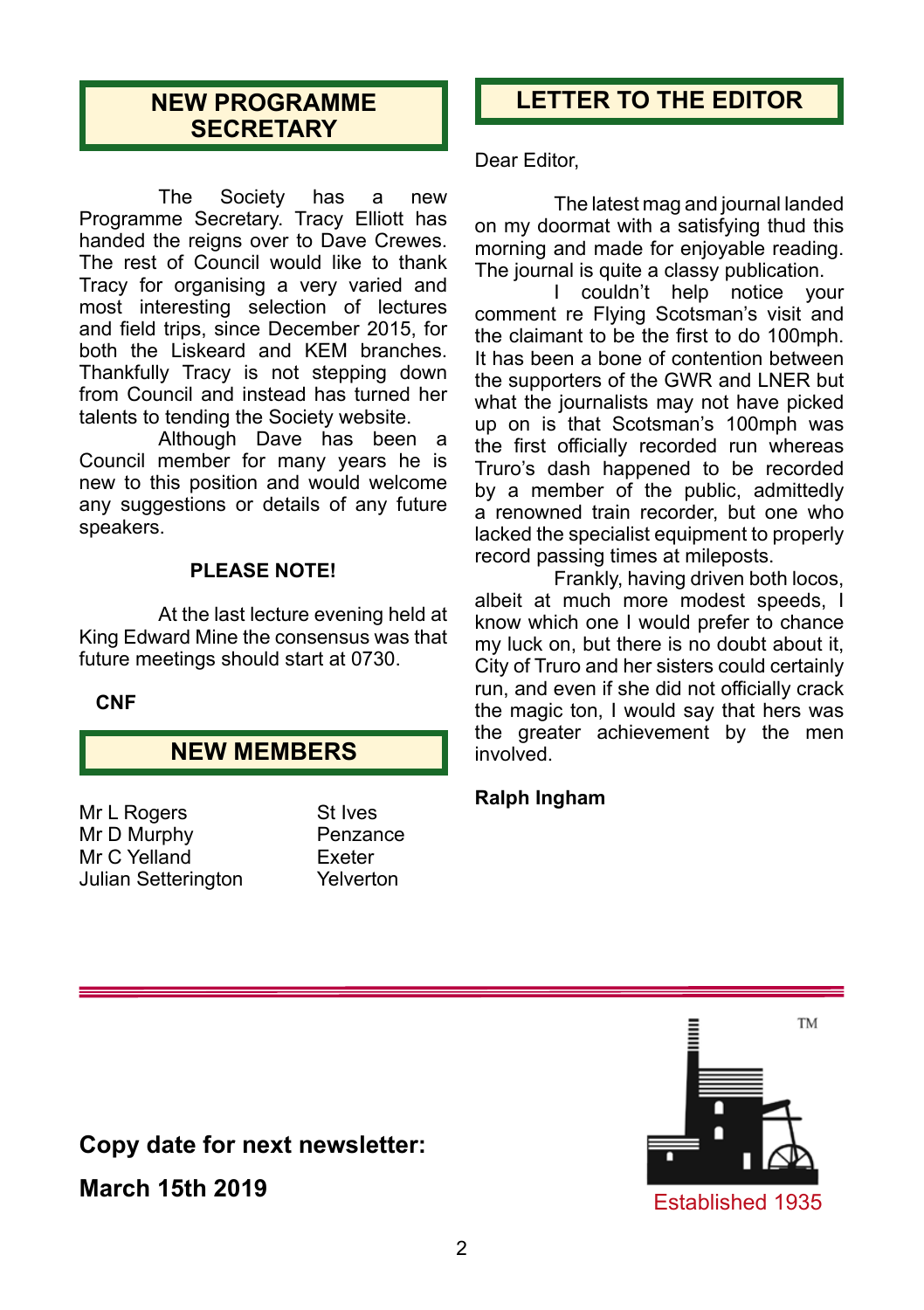# **LETTER TO THE EDITOR**

# **GEORGE WILSON**

Dear Editor,

In response to Keith Matthew's query in Newsletter 181, an early experimental installation of a telephone underground was in July 1877 when a trial was made at West Wheal Eliza, near St Austell. The experiment was considered very successful in connecting underground with the surface. Those underground said they could hear the whistle of an engine on surface, although whether this was a mine engine or something passing nearby of the Cornwall Railway is not clear.

The manager of West Wheal Eliza, and nearby Wheal Eliza Consols, was Richard Harris Williams who was an innovative manager, running a successful and profitable mine.

#### **Michael Messenger**

# **MRS ROZ CUNDICK**

The Society is sorry to record the passing of Mrs Roz Cundick on 21st October who served on the Council of Management from 1992 -1998, the last two as Honorary Secretary and who, for the last few years, had lived near Marlborough, Wiltshire. Our thoughts are with Tony and the family at this sad time.

# **DUNCAN NICHOLSON**

We are sorry to record the passing of Duncan Nicholson at 98 years of age on 26th November. Duncan was a great help in the Levant project with his steam experience and knowledge. His experience was also used at the Great Britain project at Bristol.



The announcement of the passing of our erstwhile Hon. Sec. on 3th November, aged 86, has been received with great sadness. George was very supportive of the Society and manned the show tent regularly with great enthusiasm, his sense of humour being a great bonus. George was born in Edinburgh, schooled at Jedburgh, Hawick and finally at Heriot Watt University, Edinburgh. On leaving education he was employed by EMI at Hayes before joining the RAF where he served in the Gulf War before finally becoming Wing Commander (Eng) at St. Mawgan. After his RAF service he worked for Ferranti and later as a private consultant on electronics. He loved rugby and played the game for Edinburgh Wanderers, London Scottish and the RAF. On retirement he moved back to Cornwall and joined a number of local organisations. In later years his love of walking took him around Cornwall on the coastal footpath. Our thoughts are with Janet and the family at this sad time.

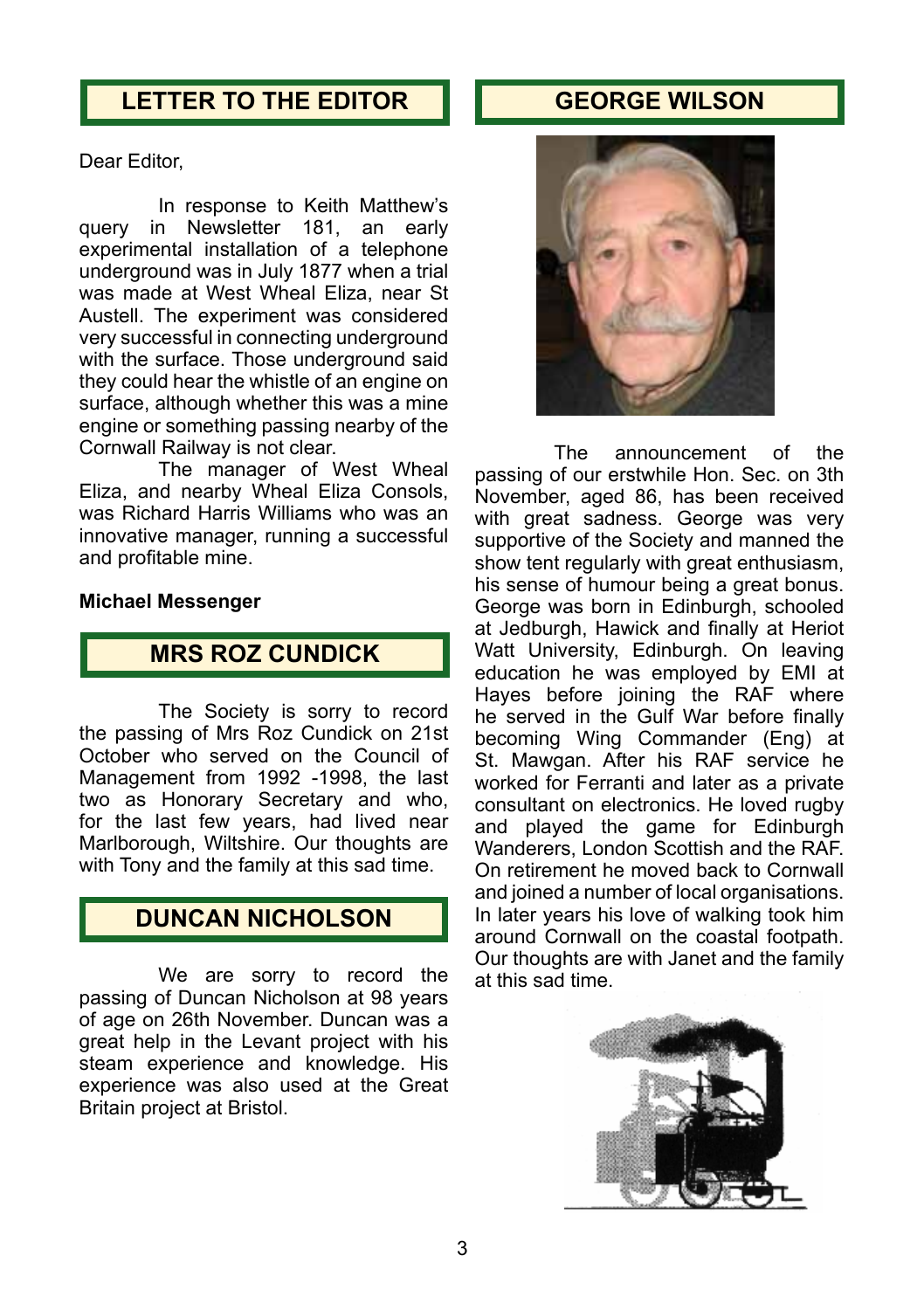# **AUSTRALIA'S LITTLE CORNWALL I: KAPUNDA AND BURRA**

This past October a chance business trip to Adelaide enabled me to realise a long-held desire to visit the famous Cornish mine sites in South Australia – Kapunda, Burra, Moonta and Wallaroo. Doubtless, many members will have heard of these places and some will have made the pilgrimage themselves. But to my knowledge, the magnificent<br>and quintessentially Cornish engine quintessentially houses preserved on these mines have yet to grace the pages of the Newsletter. Given the addition of Burra and Moonta to Australia's National Heritage List in 2017 after a decade-long campaign, a brief review in tribute seems appropriate.

I was fortunate in having as my guide Greg Drew, whose knowledge of these sites is second to none and whose landmark book with Jack Connell first published in 1993 remains the definitive treatment on Cornish engines

in South Australia. Much of the following makes liberal use of his material and the informative brochures he has produced for the individual mines sites, the references for which are listed below. It also draws from information on the South Australian Mining History website (www. samininghistory.com), for which Greg is webmaster.

Copper mining in the area north of Adelaide and on the Yorke Peninsula across the St. Vincent Gulf (Fig. 1) began in the 1840s and was accompanied by a huge influx of Cornish miners and their families. With the expertise and technology they brought with them, South Australia had by 1850 become the world's third largest copper producer and the struggling economy of the fledgling colony was rescued from near-certain bankruptcy. Copper was first discovered in 1842 at Kapunda, some 80 km north of Adelaide, but the bonanza began when mining started in 1844 and an even larger copper deposit was discovered the following year at Burra, a further 80 km north. In both areas, low-grade,

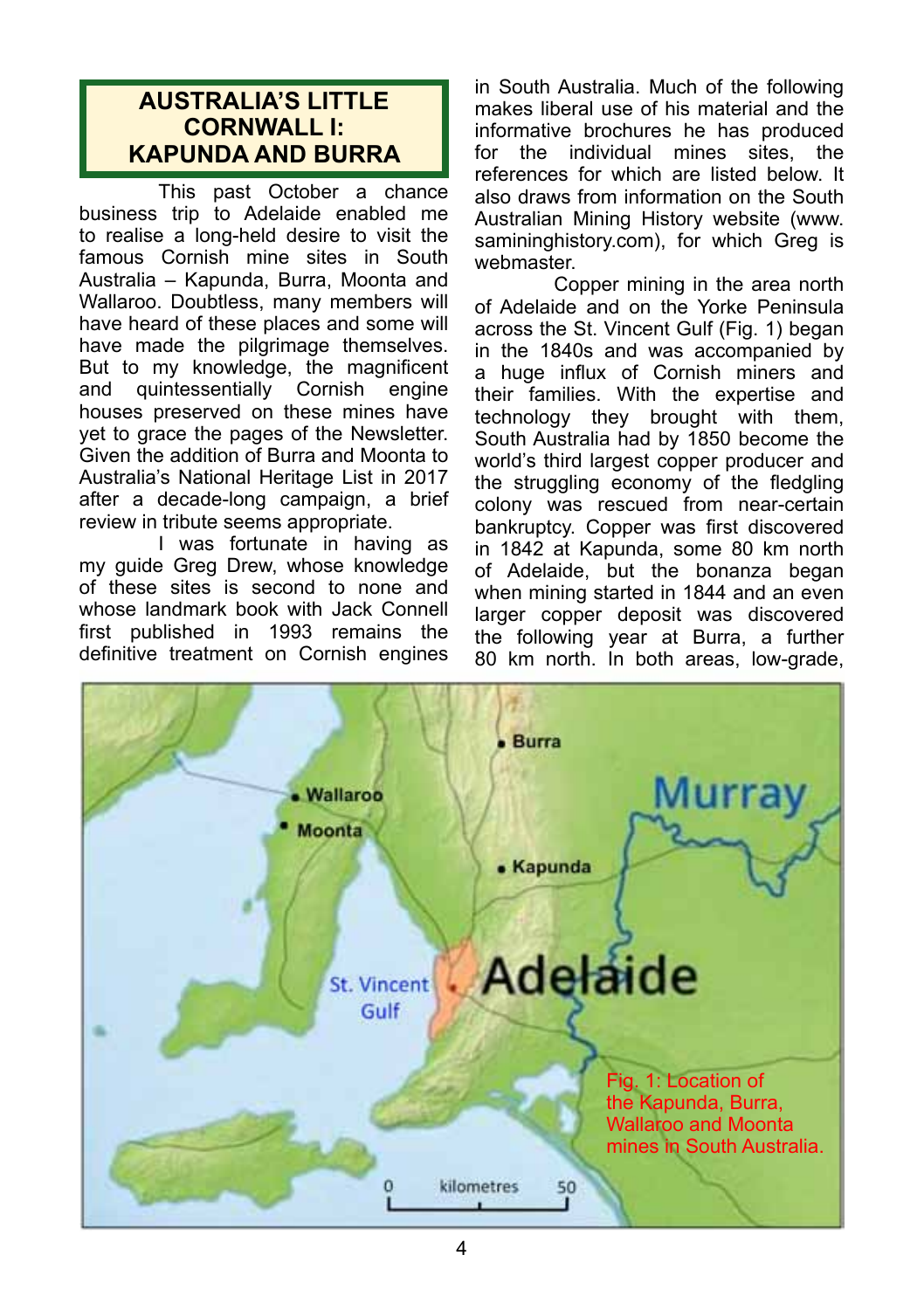stratabound chalcopyrite mineralisation occurred within shallow-water dolomitic siltstones of late Precambrian age. Likely of biogenic origin, the deposit had been enriched by near-surface oxidation to form high-grade deposits of copper carbonate and oxide. Mining at these two localities would continue for more than 30 years and was followed, a decade and a half after it started, by the discovery of even larger and longer-lived deposits on the Yorke Peninsula.

### **Kapunda Mine**

The township of Kapunda, the entrance to which is graced by a 7-metre statue of Map Kernow ("son of Cornwall") or Map the Miner in honour of its Cornish mining heritage (Fig. 2), is famed in South Australia as the birthplace of Australian copper mining. Copper ore was first discovered here in 1842 and by 1844 removal of the rich surface ore had given way to underground mining. The miners where overwhelmingly Cornish and by 1847 a second-hand, 30-inch, doubleacting rotative beam engine (6-foot stroke),



The statue of Map Kernow ("son of Cornwall"), the tribute to the Cornish miner that greets visitors as they enter the township of Kapunda.

the first in Australia, had been purchased from Wheal Kitty in St. Agnes, where it had been used to drive stamps until offered for sale (as a 32-inch with two boilers) in May 1842. It was set to work at Kapunda, where it was known as the Draft engine. in an all-enclosed house in July 1848 and used to hoist, drive a crusher, and pump from several shafts by way of flat rods. Not surprisingly it was soon being overworked

Fig. 3: Detail of a panoramic photograph of Kapunda Mine taken by Henry Davis in ca. 1875 showing the 36-inch Bull engine house and rising main beneath the tall shears. The larger house beyond and to the left is that of the all-enclosed 30-inch winding engine. The boiler houses, capstan and possibly the mine store (with skylight) lie to the right (State Library of South Australia, photo B 7347, courtesy Greg Drew).

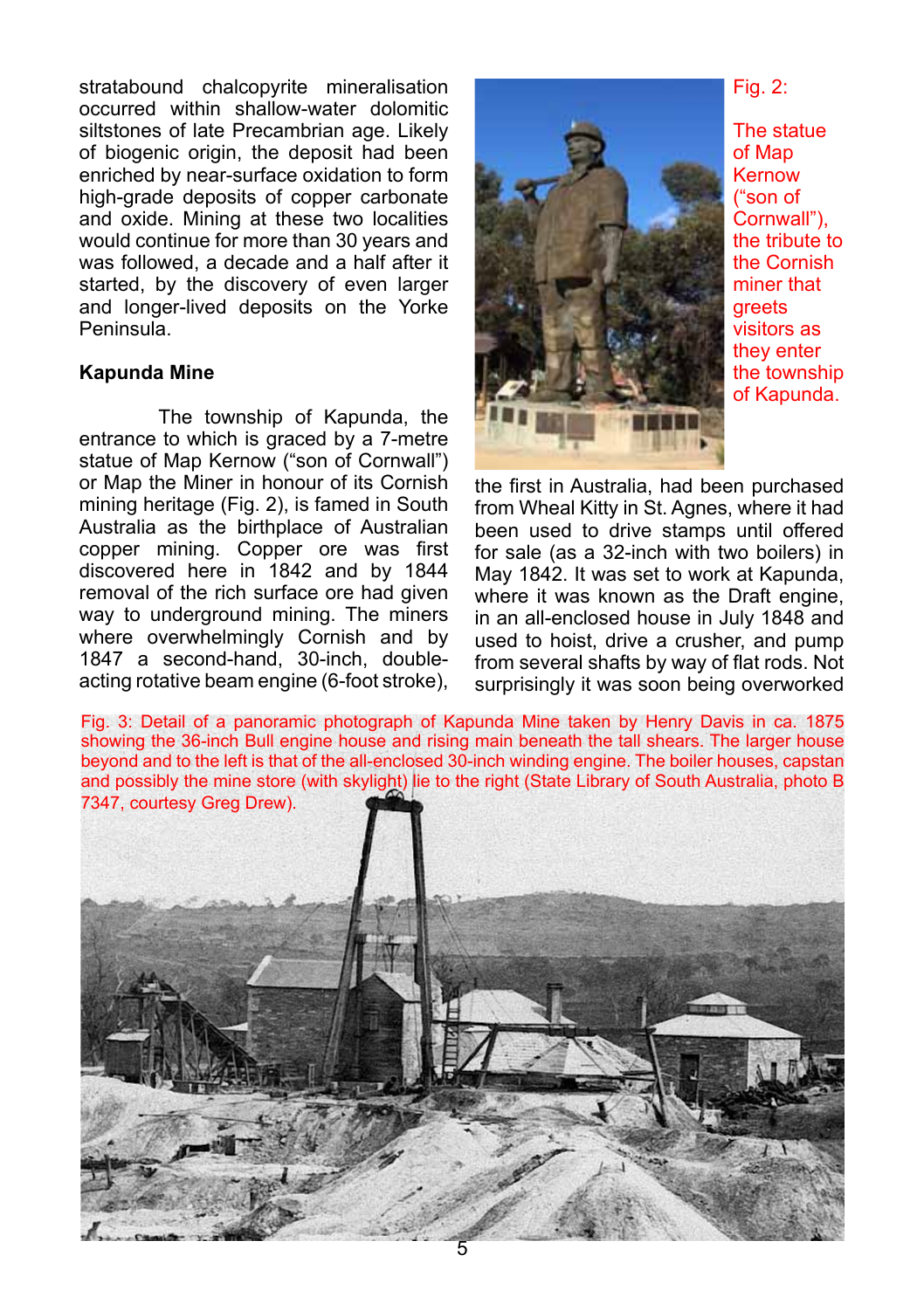

and, in 1850, a 36-inch Bull engine (spelt Buhl at Kapunda) built by Harvey and Co. in 1849 was purchased from Tungkillo Mine, some 60 km to the south. Acquired for the purpose of pumping, it started work in March 1851 (Fig. 3).

The high-grade (~25%) ore was initially shipped to Swansea for smelting, while the low-grade ore was stockpiled. But in 1849 the first smelter was established on site and the material shipped to Swansea was, from then on, high-grade regulus. In 1853, loss of manpower to the Victoria gold rush caused a hiatus in mining that was to last until 1855. But the mine developed rapidly thereafter, reaching peak production of over 4000 tons of dressed ore in 1857. A rail link was established to Adelaide in 1860 and the mine reached peak employment of 338 people in 1862. Following heavy rain in 1860, however, subsidence occurred around the Draft engine that necessitated its removal, and in 1861 it was re-erected (as the Buhl winding engine) in a new allenclosed house a short distance west of the Bull engine. Set to work in June 1862, it continued to drive a crusher and used the separate stack of the Bull engine to serve its two boilers. The engine house (Fig. 4) was demolished for stone in March 1950.

In 1863, the mine saw its first loss as the rich ore became exhausted and, following a change to near-surface working under new management in 1865, it was re-equipped with a Henderson plant for the treatment of low-grade ore and re-started as an open-pit mine in 1867. But the process proved uneconomic and, following a fall in copper prices in 1877, the mine closed in 1878 having reached a depth of 80 fathoms (146 m). The two engines continued to work until the mine's closure and were purchased by Moonta Mine when they were offered for sale (together with five small horizontal engines installed in 1867) in May 1879. Total production until 1878 amounted to almost 13,500 tons of copper metal, with a further 433 tons being produced by intermittent work that continued above the water table until 1912.

Little remains in the way of standing structures on the mine site today, which is dominated by the barren area where open-pit operations and later nearsurface work were carried out. The Bull engine shaft is open, adjacent to which are the mountings and pit of the balance bob, but the engine house was demolished when the engine was taken out. Its separate stack, however, still stands and the base of the all-enclosed winding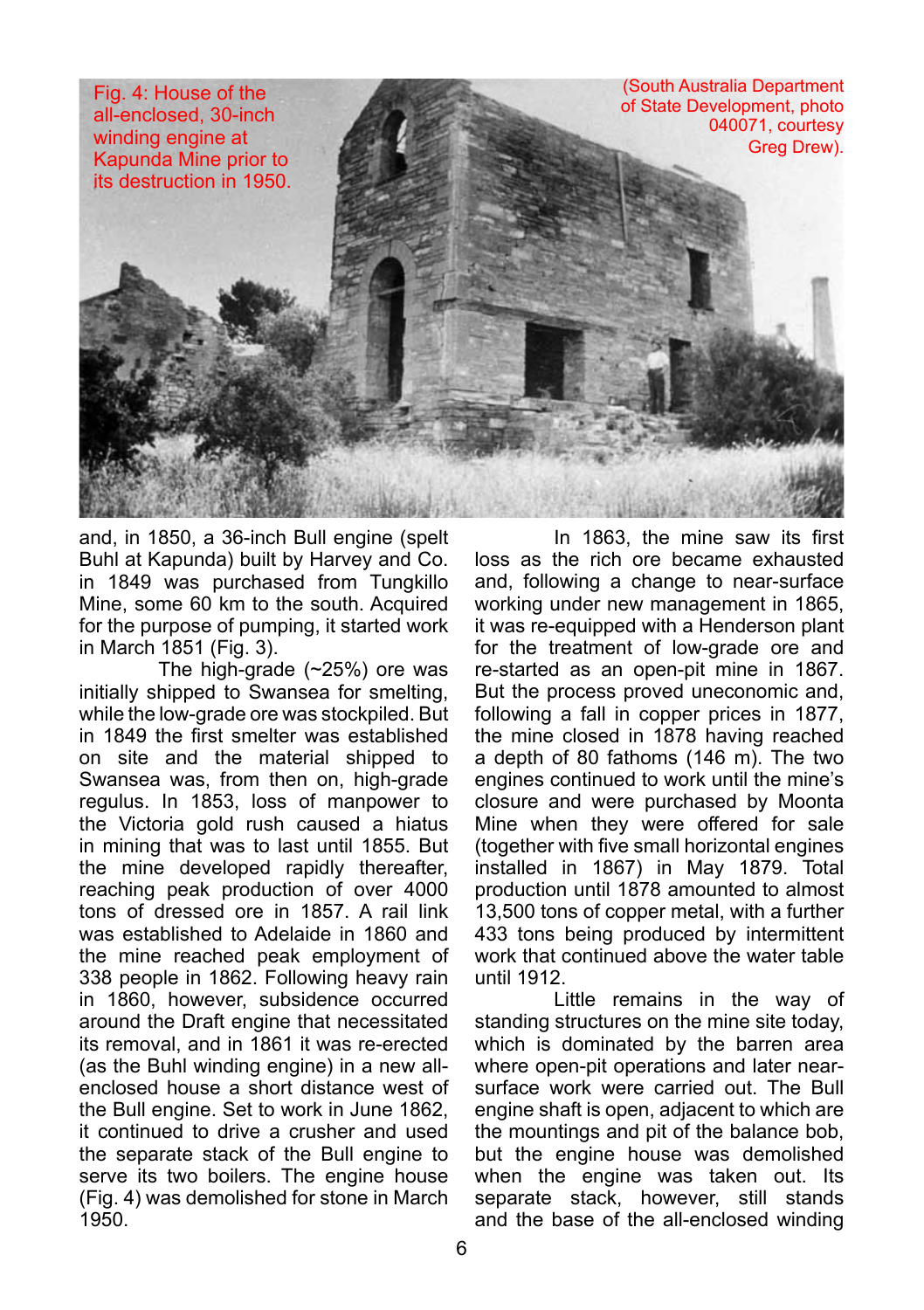engine house (with interior condenser pit and paired flywheel slots), boiler house (built across the rear for two boilers), crusher house, and masonry support for the winding drum (vertical), were excavated in 2015-16 (Figs. 5 and 6). The count house, likely built in 1859, survives a short distance SW of the excavated house of the winding engine.

### **Burra Mine**

Mining at Burra began in September 1845 and within two vears the mine had paid its first dividend. By 1850 it was the largest metalliferous mine in Australia, and by 1851, 80,000 tons of copper ore had been produced. Following a hiatus in activity in 1852- 55 caused by the Victoria gold rush, employment peaked at just over 1200 in 1859. For more than 20 years it was worked under the management of Capt. Henry Roach (formerly at Tresavean Mine,

near Redruth), eventually reaching a depth of 100 fathoms (183 m). But in 1861 production started to fall off and, following the onset of losses in 1864, the mine was closed in 1867 to be restructured as an open pit. Open-pit operations started in 1870 and continued until the mine's final closure in 1877. Altogether the mine produced some 50,000 tons of copper metal from 700,000 tons of ore, which was initially shipped to Swansea until smelting facilities were established on site in 1849. More recently, the mine was reopened as an open pit in 1971-81, during which time a further 24,000 tons of copper metal were recovered from some 2 million tons of ore. It is the large, partially flooded open pit created at this time that dominates the mine site today (see Fig. 14 on front cover).

To operate the mine and cope with its significant water problem, six beam engines, each built by Williams' Perran Foundry, were imported from Cornwall



Fig. 5: Excavated base of the all-enclosed, 30-inch winding engine at Kapunda Mine showing the house of its two boilers (foreground), crusher house (right), and cylinder platform of the engine house (left) with its interior condenser pit covered by a flat grating.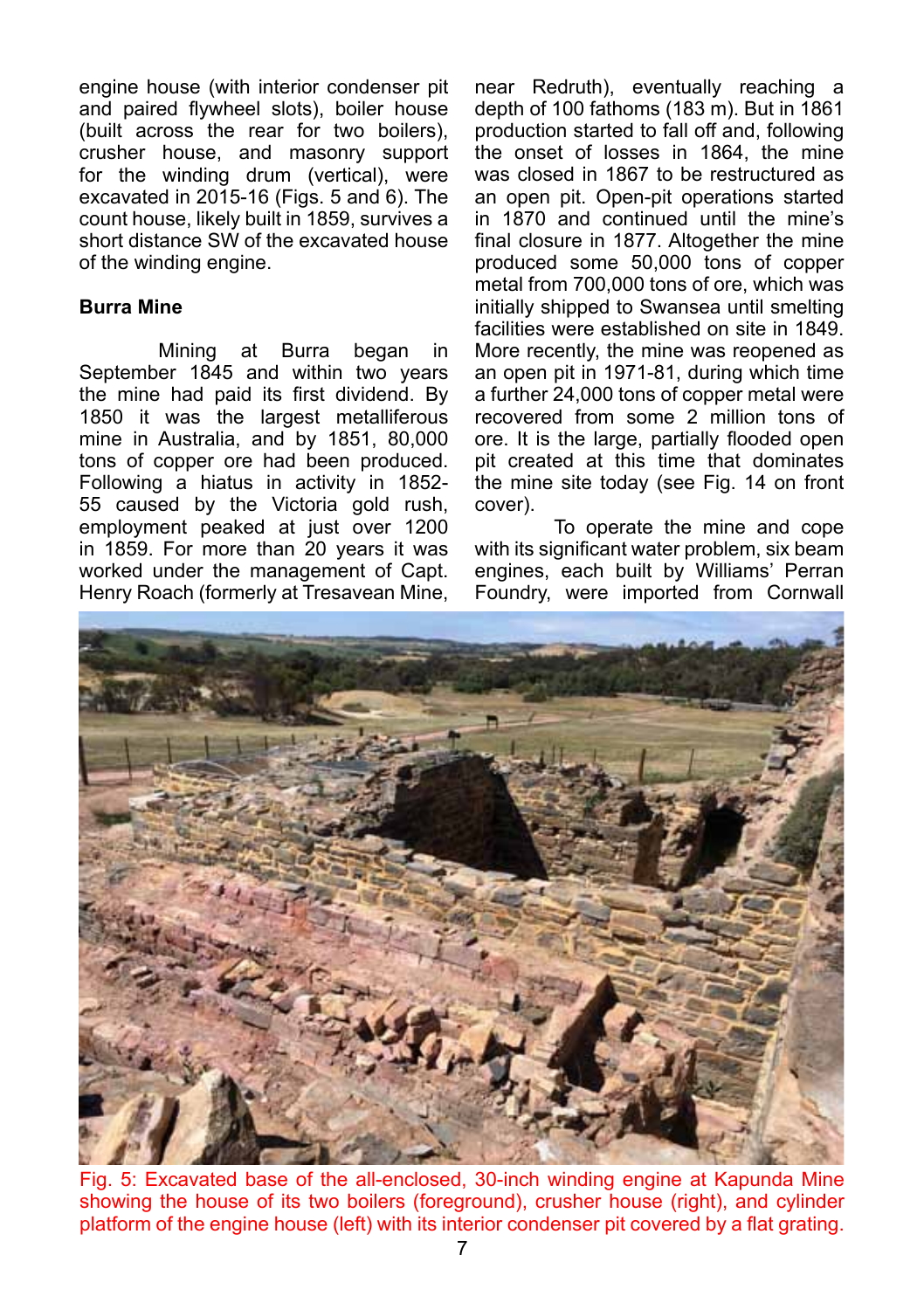Fig. 6: Plan by Greg Drew (with annotations) of the excavated 30-inch winding engine at Kapunda Mine, showing locations of the boiler house for two boilers (right), crusher house (top left), all-enclosed engine house with slots for two flywheels (centre left) and support for vertical winding drum (bottom left).



and hauled the 160 km or so to Burra by bullocks. The first, a 50-inch pumping engine, was erected on Roach's shaft in 1849. This was followed by a 30-inch crusher erected alongside in 1851, an 80 inch pumping engine (11 ft by 10 ft stroke) erected on nearby Schneider's shaft in 1852, Peacock's 30-inch winding engine erected in 1858, and Morphett's 80-inch pumping engine and 20-inch whim erected in 1860 and 1861, respectively.

The houses of two of these engines, Morphett's pumping engine and whim (Fig. 7), survive at the mine site along with Graves engine house, which was intended for Schneider's engine although this was never installed. The base of a ca. 22-inch horizontal winding engine (4-foot stroke) erected in 1874 to

drive the then new dressing machinery also survives. Roach's engine stopped work in 1852 and was dismantled after the erection of Schneider's engine. It was sold to neighbouring Bon Accord Mine in 1859. The crusher engine also stopped work in 1852 but was restarted in 1855 only to be transferred to the company's Karkulto Mine, some 20 km due south of Burra, the following year. Schneider's engine was likewise idle in 1852-55 and ceased work in 1862 to cut costs. It was removed and its house dismantled in 1868 for re-erection at Graves shaft, but while the engine house was built, the engine was never installed and was eventually sold for scrap in 1916. Peacock's engine was ordered soon after the crusher engine as a duplicate and was on site in 1850. But eight years would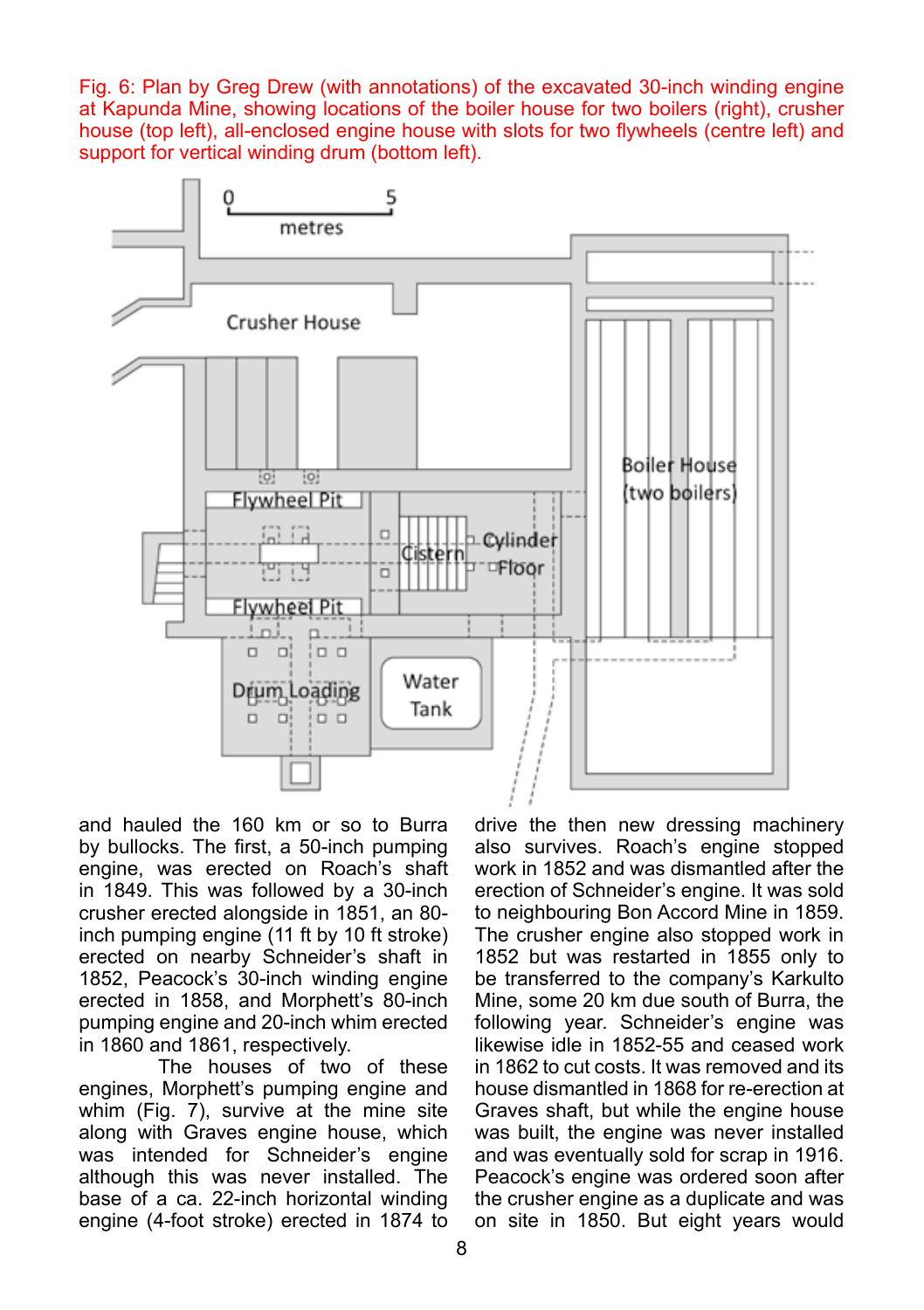

elapse before it was set to work, winding by flat rope and chain from several shafts including Peacock's and Roach's. In 1870 it was adapted to haul trucks up an inclined tramway from the open pit, and in 1876 it was reconfigured to operate flat rods for pumping. It was sold for scrap in 1916 and its house demolished in 1972 to make way for the expanding open pit. Its separate stack was rebuilt at the entrance to the mine site the same year.

### Morphett's pumping engine

The house of Morphett's 80-inch pumping engine (11 ft by 10 ft stroke) forms the centrepiece of the mine site (Fig. 8), from which trails have been laid out to the whim, the engine pool (which lies a short distance to the NW) and Graves engine house to the NNW. The engine arrived at the mine in 1859 after a two-month haul from Port Adelaide, the engine house having been completed the previous year. The new shaft was positioned so as to drain the entire mine and provide water to power various waterwheel-driven



Fig. 8: House of Morphett's 80-inch pumping engine at Burra Mine showing the boiler house door, steam inlet and drain. In the foreground is the base of the boiler house.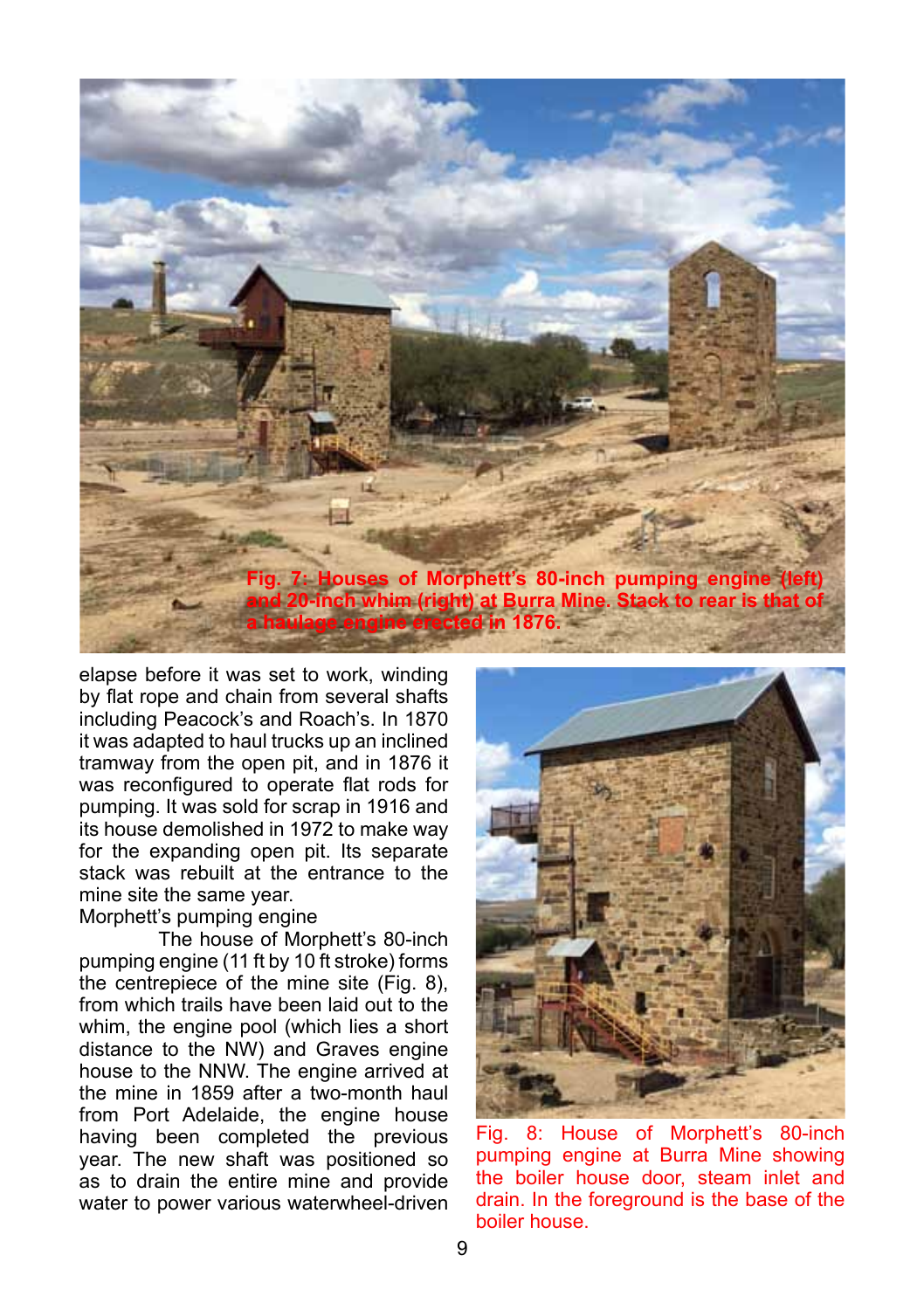Fig. 9: Morphett's 80-inch pumping engine and 20-inch whim (and their shared boiler house) at Burra Mine in ca. 1904. Johnny Green, the Burra miners' mascot on top of the shears now stands atop the repositioned stack of Peacock's engine at the entrance to the mine site (State Library of South Australia, photo PRG 733/507)



Despite a fire in 1925 that gutted the engine house and the top of the shaft, the house was reconstructed, re-roofed and internally refurbished in 1985 as part of South Australia's 150th anniversary celebrations. It now serves



Fig. 10: Lower chamber (with cylinder bedstones) and middle chamber floor of the refurbished house of Morphett's pumping engine at Burra Mine with a working model occupying the cylinder position.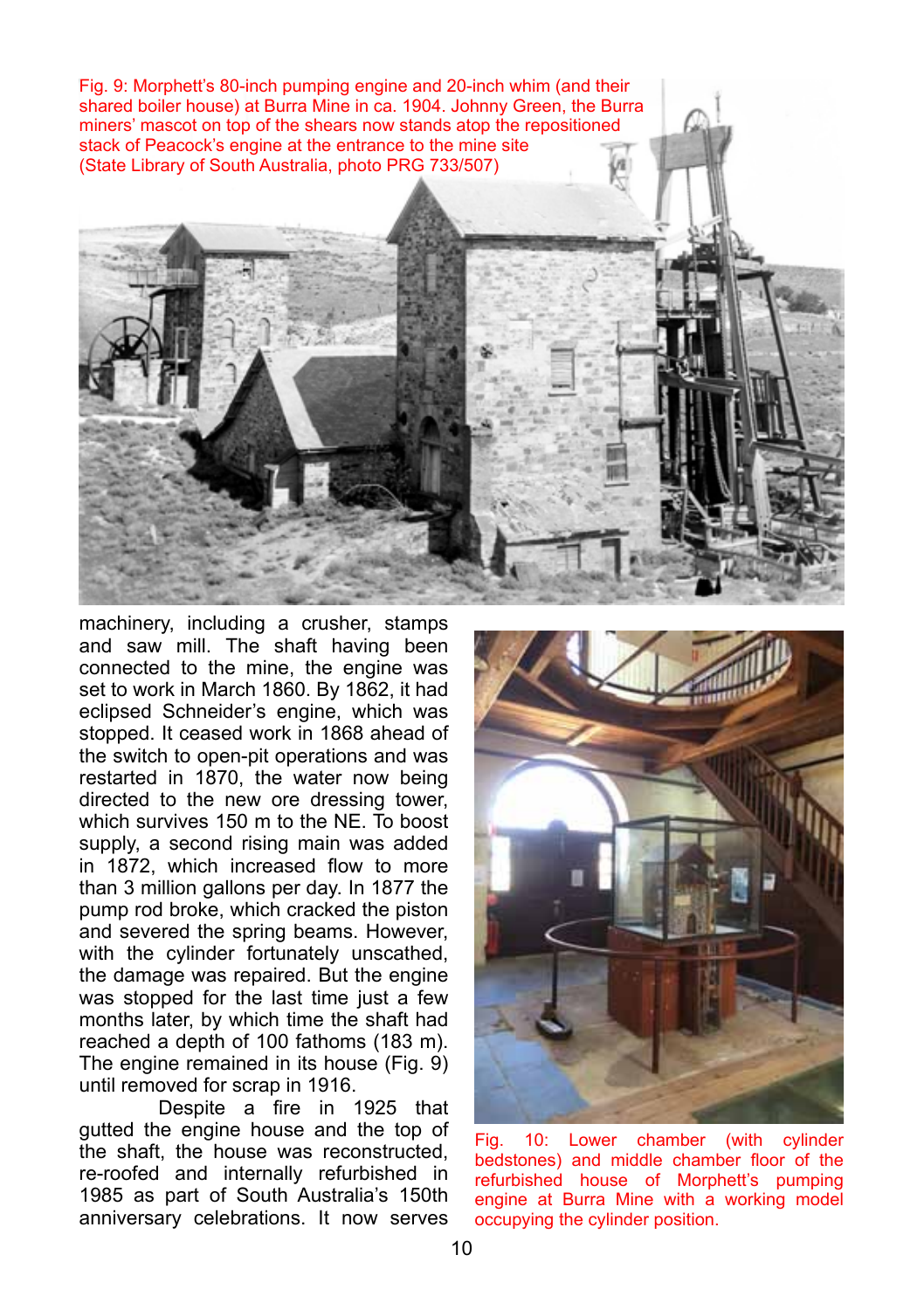as an interpretative centre (Fig. 10) with access through the cylinder opening and plug door. Outside, the walls of the boiler house (for 4 and later 6 boilers) and an extant boiler lie alongside to the east (Fig. 11), from which a flue can be traced to the base of a square stack on the hillside to the north. The boiler house served both the pumping engine and whim. The top of the open shaft was also re-timbered as part of the restoration and the balance bob pit and balance beam slot were excavated. Some of the pitwork retrieved from the shaft at the start of the 1971-81 reworking lies scattered about the shaft mouth (Fig. 12).



Fig. 11: Cornish boiler in the extension to the boiler house of Morphett's pumping engine at Burra Mine added when Morphett's whim was erected in 1861.

### **Morphett's winding engine**

Morphett's 20-inch winding engine was set to work serving Hector's shaft to the SE (the direction the house faces) in October 1861. The house was erected just west of the pumping engine (and almost 100 m from the shaft) so that the two engines could share the latter's boiler house (Fig. 13), to which two boilers were added. The engine was used for winding until 1868 and the change-over to open-pit operations.  $change-over$  to open-pit after which (from 1870) it powered new dressing machinery, some 170 m to the SW. It did so from the rear of the house by way of an endless wire rope operated from a shaft driven by a bevel gear on the flywheel, an arrangement that required the cylinder opening to be in-filled (Fig. 14 on front cover). The engine ceased work in 1874 when a new horizontal engine was installed for this purpose. It was probably scrapped along with the other engines in 1916.

The engine house still contains two of its four cylinder bolts and, without an adjacent boiler house, was well lit with four brick-arched window openings on the lower of its two floors. Outside, the loadings for the flywheel and winding drum are well preserved, an extant crankshaft lies nearby (see Fig. 11), and the base of the supports for the wire ropeway can be seen at the rear. The house was consolidated in 1987.



Fig. 12: Sections of rising main, clack box and cistern recovered from the shaft of Morphett's pumping engine at Burra Mine.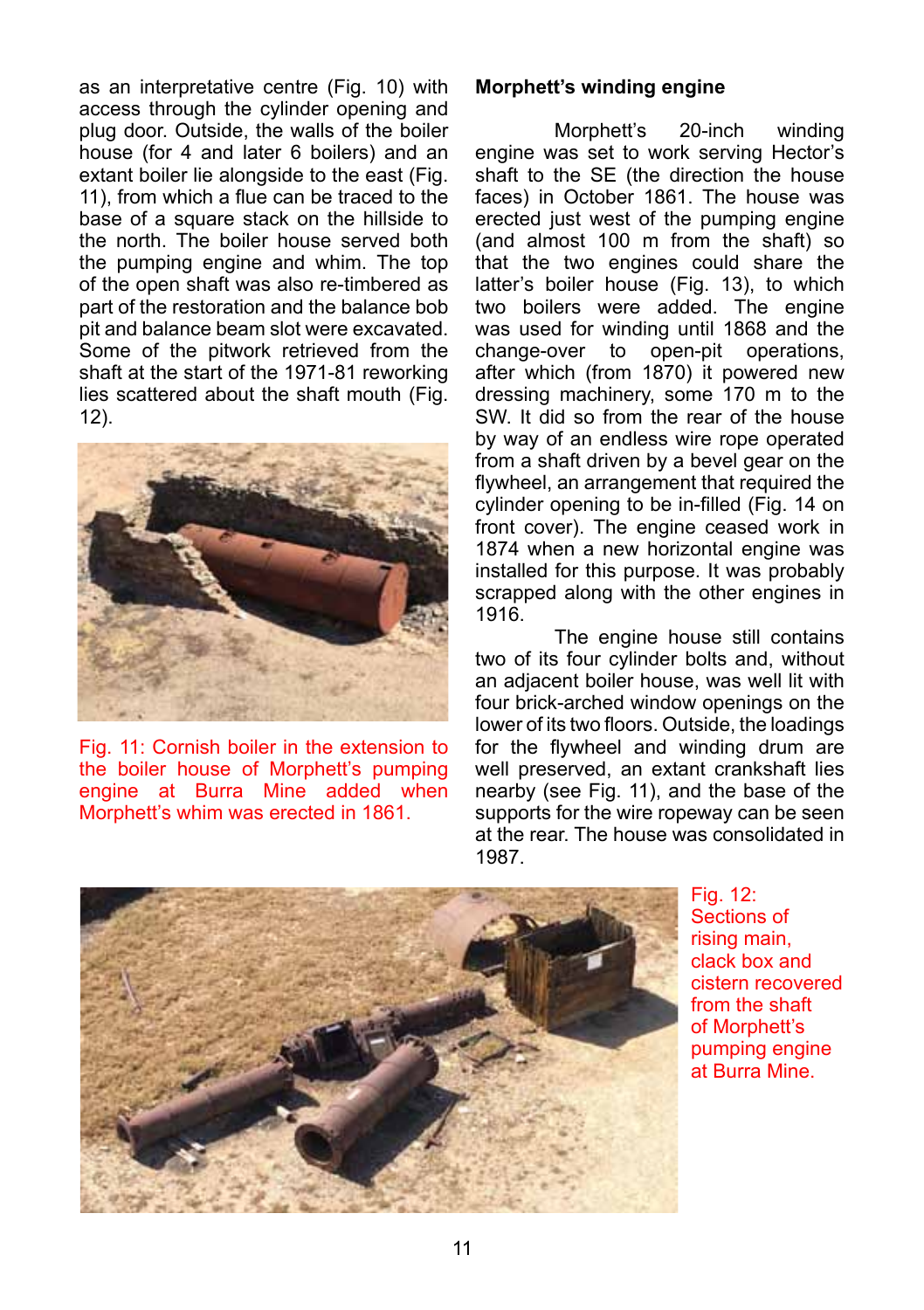

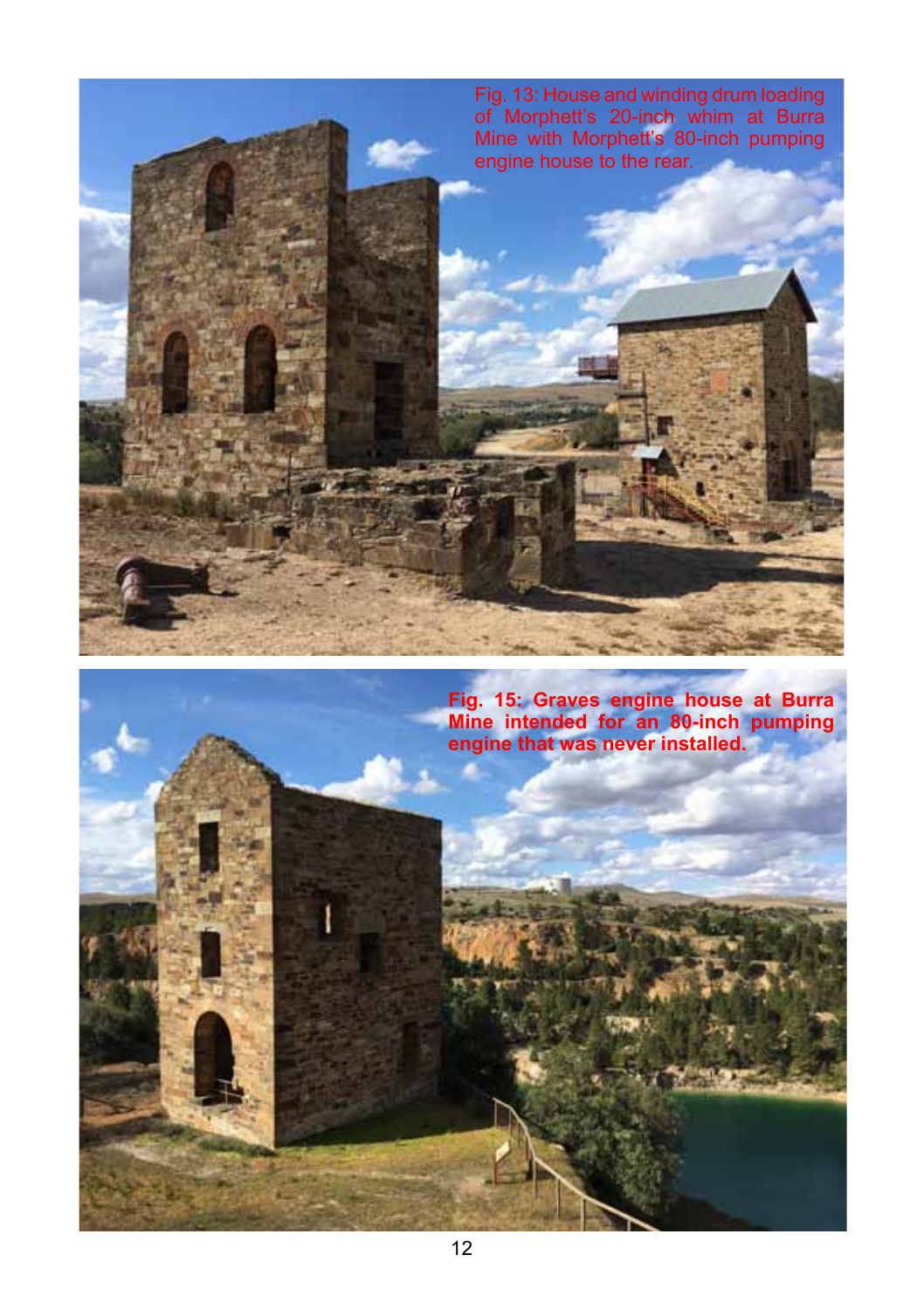### **Graves engine house**

The series of misguided decisions that resulted in the building of Graves engine house (Fig. 15), in which no engine was ever erected, began in 1867. In that year the company decided it needed additional pumping capacity in order to contend with the increased water encountered at depth and so, despite the mine's economic situation and the availability of Schneider's 80, a third 80-inch engine was ordered from Perran Foundry. Soon after this was done, however, the mine was closed as it transitioned to open-pit operations and the order was cancelled, although the Perran Foundry catalogue for 1870 (which lists the making of three 80-inch engines for Burra Mine) suggests it was built. Instead,

it was belatedly decided to make use of Schneider's engine, which had stood idle on the mine since 1862. The new Perran engine had been intended for a shaft being sunk some 400 m NW of Morphett's. So in 1868, Schneider's engine was dismantled along with its house and the house was rebuilt beside the new shaft, which was by then 50 fathoms (91 m) deep. But in 1869, before the boiler house was built, the plan to erect Schneider's 80 was abandoned and the house has remained empty ever since.

### **Damian Nance**

### **References**

Drew, G.J. and Connell, J.E., 2012. *Cornish Beam Engines in South Australian Mines.*  Special Publication No.9, Department of Mines and Energy, South Australia, 191 p.

Drew, G.J., 2015. *Discovering Historic Burra*. National Trust of SA Burra Burra Branch and Regional Council of Goyder, Burra, Australia, 68 p.

Drew, G.J., 2017. *Discovering Historic Kapunda.* Kapunda & Light Tourism Inc., Kapunda, Australia, 64 p.

Drew, G.J., 2017. *Captain Bagot's Mine – the Kapunda Mine 1844-1916*. Light Regional Council, Kapunda, Australia, 192 p.

# **2019 AGM**

# *PLEASE NOTE*

The A.G.M. 2019 will be held at the Penmorvah Manor Hotel, Budock Water, Falmouth on Saturday May 11th. 2019. Accommodation is available at a special rate but members must book this individually. The hotel can be contacted on 01326 250277 or www.penmorvah.co.uk/offers The first site visit for the weekend will be Falmouth Docks on Friday afternoon at 2pm. Other visits during the weekend are still being finalised and full details will be in the next newsletter. Queries other then accommodation can hopefully be solved by speaking to the Society Chatline 01209 716811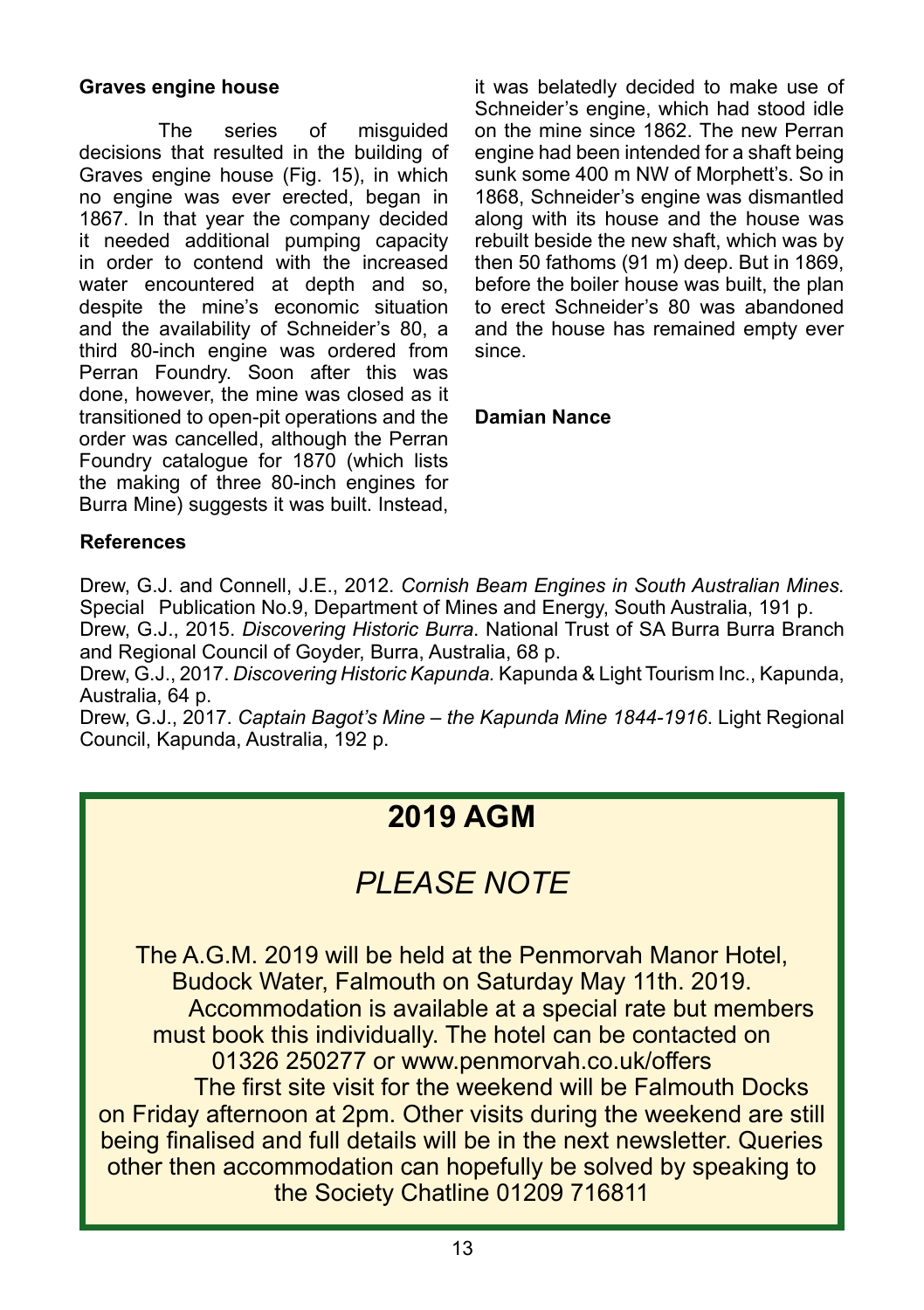# **MAINTENANCE AND RESTORATION WORK TO LEVANT WHIM**

For the past 2 years any maintenance/restoration work carried out on the Levant Beam Engine has required a written report. The reports are then forwarded to the National Trust Archives, in both paper and digital format, to form part of a permanent record of the engine.

So far the author has produced 24 of these reports which the National Trust has granted permission for the Trevithick Society to reproduce in its Newsletters.

Most of the work in these reports involve the condenser and its air pump which is sited below the floor.

All the large parts were machined by Robin Statham (proprietor of Chapel Engineering at Leedstown together with his fellow engineers), Dale Henwood, Peter Stedman and Sam Trounson.

### **John Woodward**



When the air piston was removed. the mild steel was badly wasted near the piston due to constant immersion in water. A new lower rod made out of 2¼" diameter. (57.1) 316 grade stainless steel.

A special 21/4" diameter clamp was made for holding the rod.



On removal, the upper half of the two part wedge was missing. The lower part was holding the rods together with the help of some spacers located inside of the lower female end of the top rod.

New two part wedge made out of mild steel and fitted with  $\frac{1}{4}$ " brass split pin as a second stop. The weight of the wedge 0.6kg.

### *THE AIR PUMP*



The original rod was made from 21/8" diameter (53.9) wrought iron with an upset lower end to allow the machining of a taper to locate it onto the piston casting. It broke in 2009 and was replaced by 55mm diameter bright mild steel rod, welded to the stump of the old one.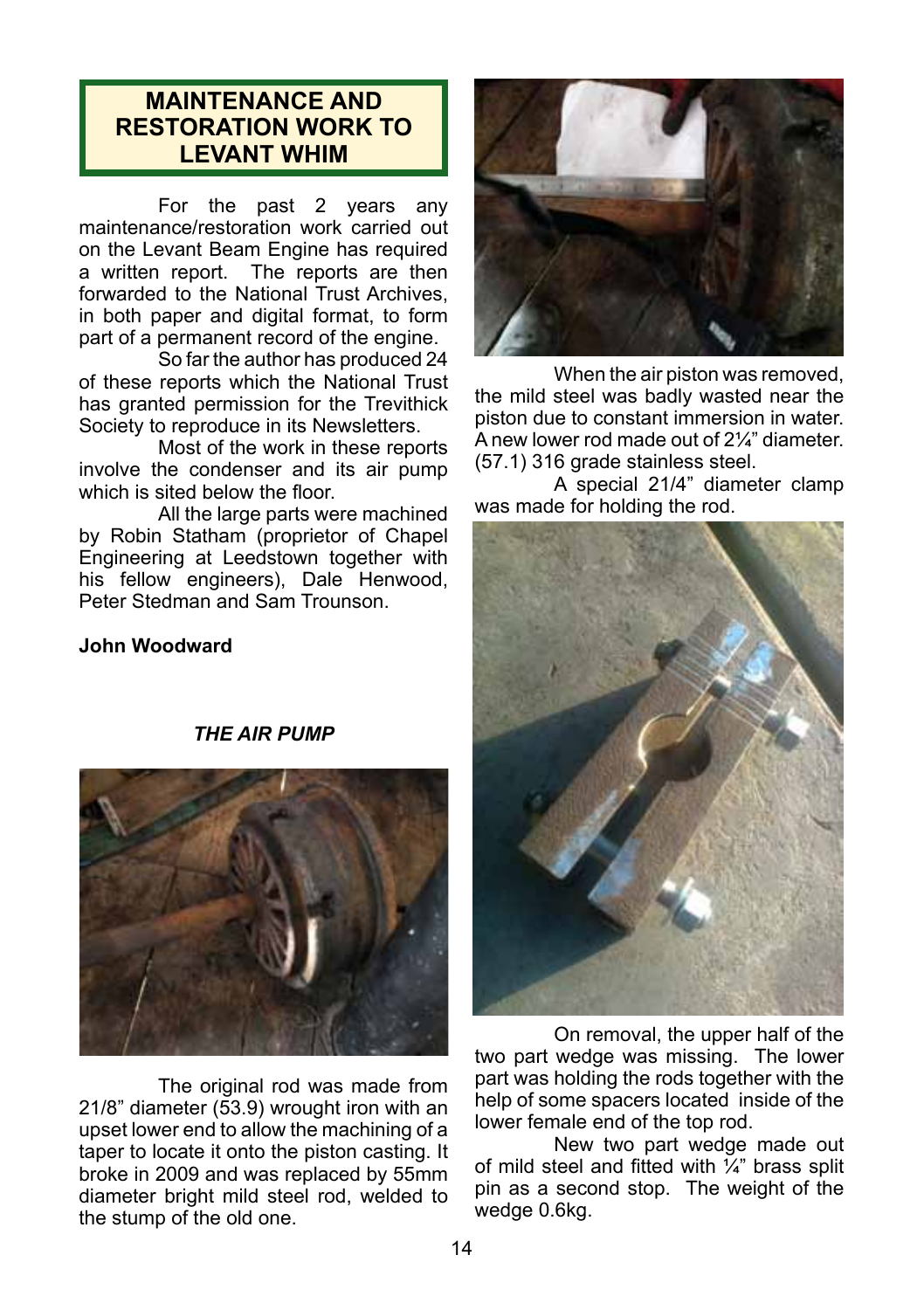

The bronze casting is thought to be original but so badly worn as to be not repairable. The mild steel taper wedge was a modern replacement. It was so badly corroded that it had become loose and was found lying on top of the piston.

A new bronze casting has been made, together with a new bronze taper wedge to secure it on to the lower shaft. The wedge is held in place by two brass<br>split pins. The weight of casting and The weight of casting and wedge is 8.9kg,.

The original casting and foundry pattern have been saved on site.





The piston junk ring is a modern mild steel replacement. Original would have been either cast iron or wrought iron. Badly corroded overall with three damaged holes tapped ½" Whit for jacking screws.

Ring shot blast and painted with two pack polyurethane. Holes re-tapped M14. The weight of junk ring is 8.9kg.

Note - 2nd badly corroded mild steel replacement currently residing on racking in the fan housing building.





The piston casting is an original iron casting which was shot blast. The stump of the lower rod was machined out and the internal taper bored back to original dimensions. A taper bronze bush was then fitted which was then counter bored on the bottom end to take a split collar on the new stainless steel shaft. Drilled and tapped M20 to lock onto shaft.

On shot blasting of casting, it was discovered that the original method of securing the casting to the shaft taper was by means of a 5/8" diameter wrought iron cross pin riveted in place. The weight of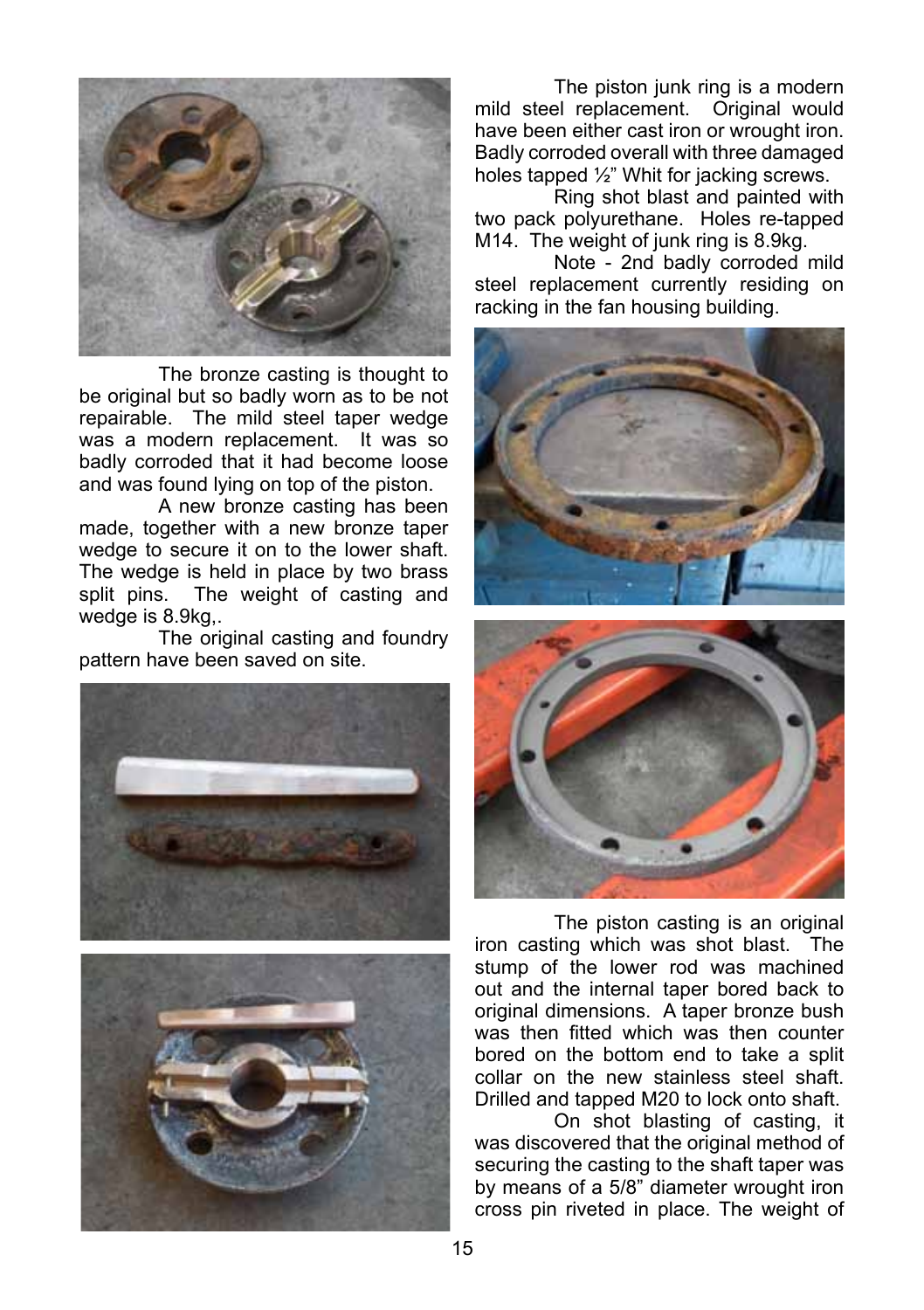



the piston casting is 53.8kg. Total weight of piston assembly 70kg.

It was painted in two pack polyurethane paint.

Four loops of inch sq. stuffing rope make up the piston rings. Incorrect black graphite steam type had been used which was replaced by the correct white P.T.F.E. based cold water rope.



Because the wear in the bore is tapered, two  $\frac{1}{2}$ " thick plastic rings of a smaller outside diameter were placed top and bottom and the loops of rope reduced to three.



The air pump gland casting. This iron casting has been bushed on the bolt holes with mild steel. The brass bush for clamping the rope stuffing was bored to give a .040" clearance on the new 2¼" diameter shaft. Casting not repainted.

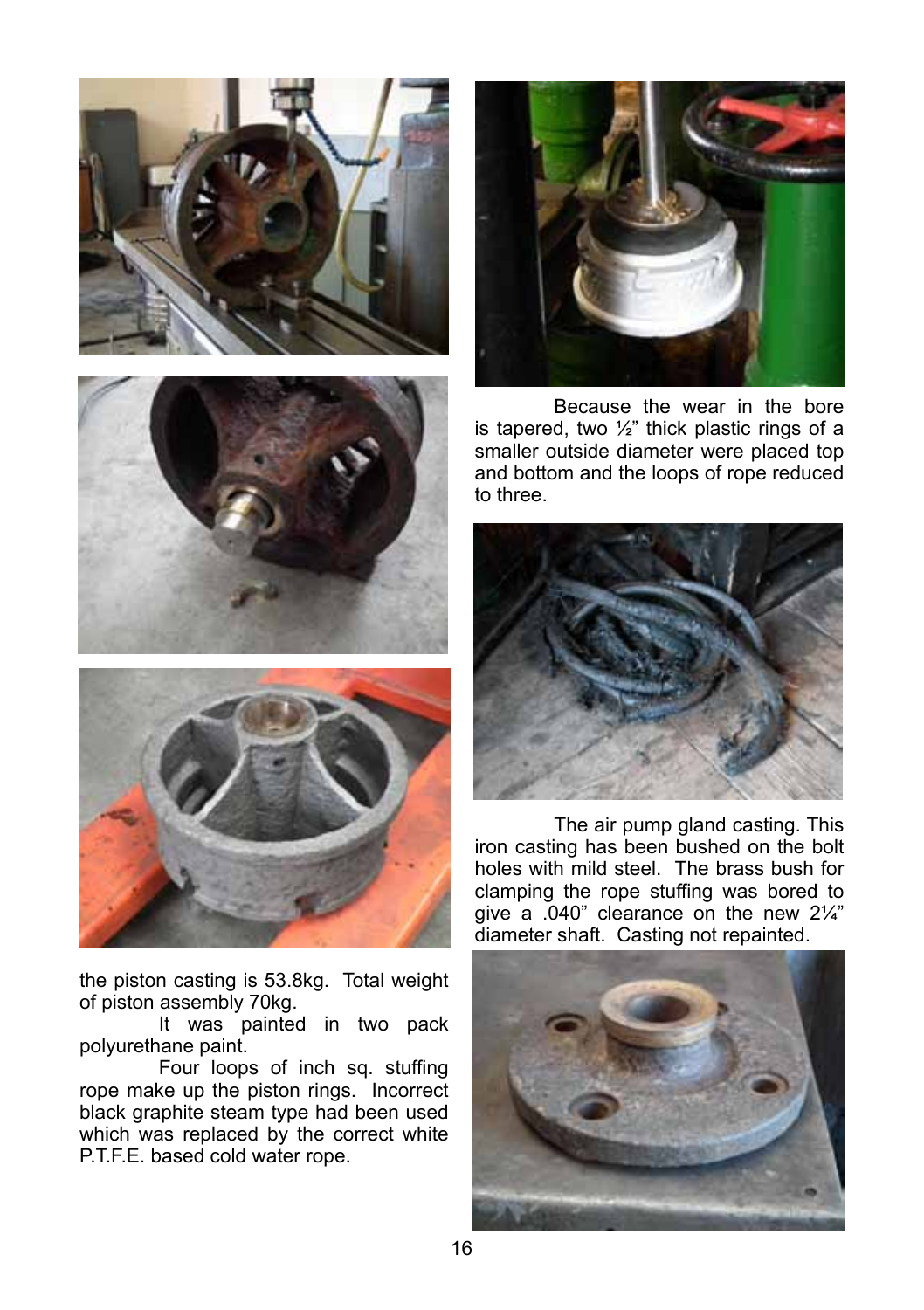

The original valve casting that has been bushed. Brass bush bored to give .040" clearance on new stainless steel shaft. Casting not repainted.

Incorrect graphite based steam stuffing fitted which was replaced with 1" sq. white P.T.F.E. based cold water rope.

The top cross pin mounted on the beam was found to be OK for roundness. The piston rod top bearing had .006" wear sideways and .038" wear up and down. Brass top half and bronze bottom. .020" taken off both faces, soldered together and re-bored to give .002" clearance. The bearing was then split and cleaned up. On refitting a .040" thicker mild steel plate fitted between bearing and retaining wedge.







The iron casting contains a 3/8" (9.52mm) thick brass sleeve with a bore of 1513/16".

The brass liner has considerable wear consisting of about 4mm on the west (door side) and about 8mm on the east (engine side). The wear tapers out top and bottom over a distance of 2½". To remove the air piston from the bore, the junk ring is first removed then the square rope packing which act as piston rings has to be removed from within the bore to allow clearance over the wear taper. No work done to cylinder.

### **John Woodward**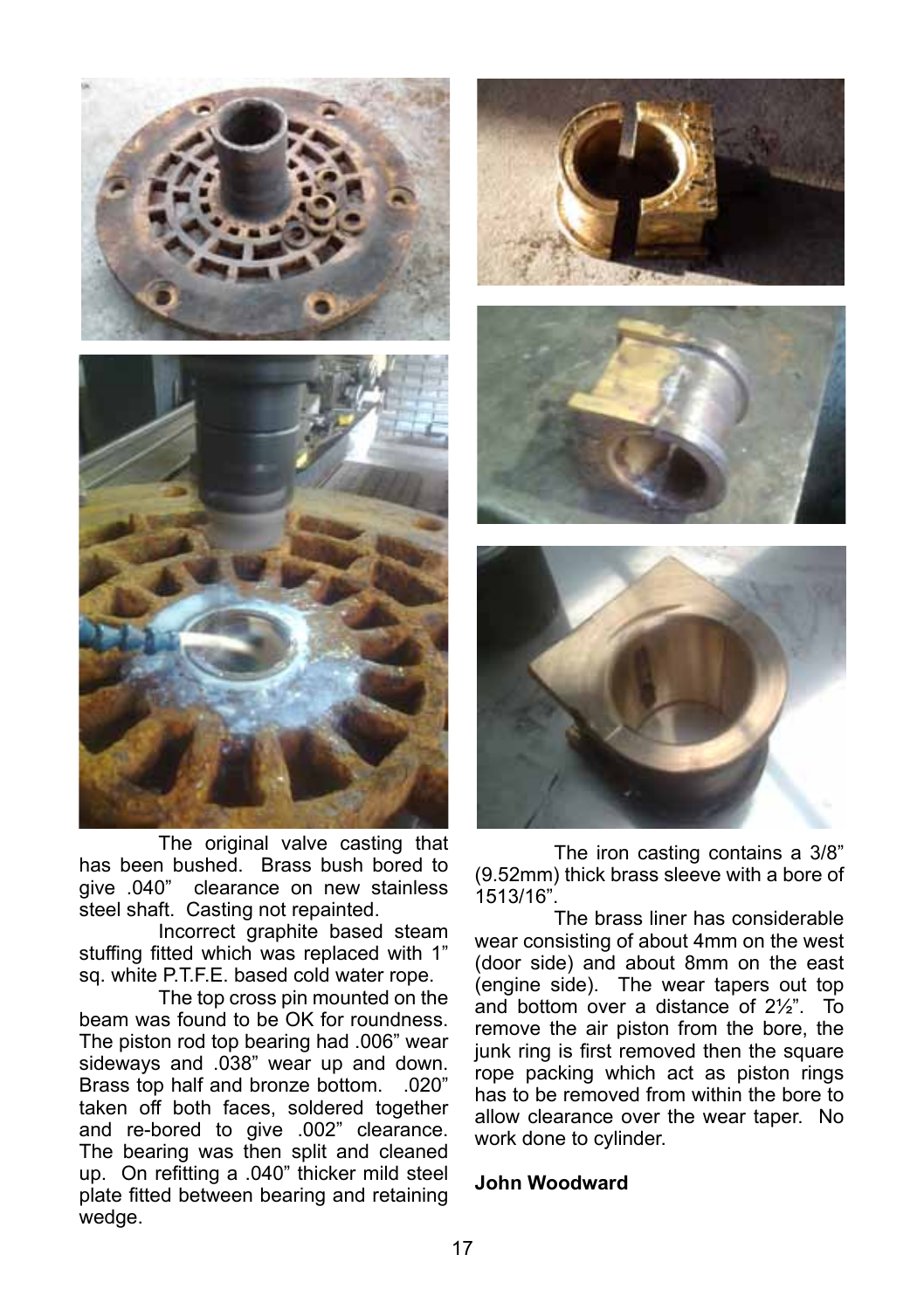# **ANY IDEAS?**



The box above is of wooden construction reinforced with metal strip and has a leather carrying handle on the top side. The circular equipment on the left is a clockwork apparatus with large winding key, shown in picture. It would appear that a disc or a disposable paper disc could be attached to the front of circular section as a brass pointer is evident, mounted vertically and pointing down. Also on the clockwork section is a small lever to enable the system to be speeded up or slowed as required similar to that seen on clocks. Behind the large brass plate on the right hand side is a series of sections in a circular format numbered  $0 - 8$  but with number 7 blanked off. These numbers are on the inside of each compartment and, in the illustration, good eyesight can see that number "5" is the compartment on show in the aperture in the brass plate. At the rear of the two sections there is a mechanical linkage connecting them. On the outside of the case on the right hand side is a brass lever which, when depressed, moves the numbered section around one place. When the box's front cover is in situ the numbered sections are not visible but there is a glass window provided to view the clockwork section, presumably to view the assumed disc mentioned above. There does not appear to be a maker's mark stamped anywhere but the brass work is good quality. **KJTR**

# **LEVANT REPORT**

At present Levant is closed for the winter shutdown period. Visitors are allowed into the engine house on 'Greasy Gang' maintenance days (usually Fridays), but they are required to keep at a safe distance. This is because some guards and floorboards have been removed to give access to those parts that need attention. The boiler has also been shut down for its annual inspection, pressure test and service.

There is an ongoing programme to replace corroded pipework to both the low and high pressure safety valve discharge pipes within the new boiler house. It is also intended to reduce the length of steam pipe to the pressure reduction valve and improve fuel consumption. Work has started on curing the water leaks within the wooden hot-well cistern and also its cast-iron external discharge pipework into the cooling pond. Concern still remains for the stability of the cooling pond as there is erosion around the base in the Zawn and expert advice is awaited from marine and structural engineers. The cooling pond will also need to be drained and cleaned out to establish whether a new liner will be needed. Painting of the exterior winding drums, main bearing cover, guards and engine has been completed.<br>Fngine driver training

Engine driver training will recommence once the steam Whim can be run again. This is for those interested in learning to drive either the Whim and the newly refurbished Electric Winder. Please come along if you are interested in becoming an engine driver or a tour guide. The mine can be contacted most Fridays on 01736 786156 and ask for Charlotte or Jak. Existing driver refresher courses will be started once Levant is reopened in March for the 2019 season.

A new West Cornwall National Trust manager is expected to arrive shortly and he will be responsible for the management of Levant, East Pool and Botallack Mines.

#### **Ron Flaxman**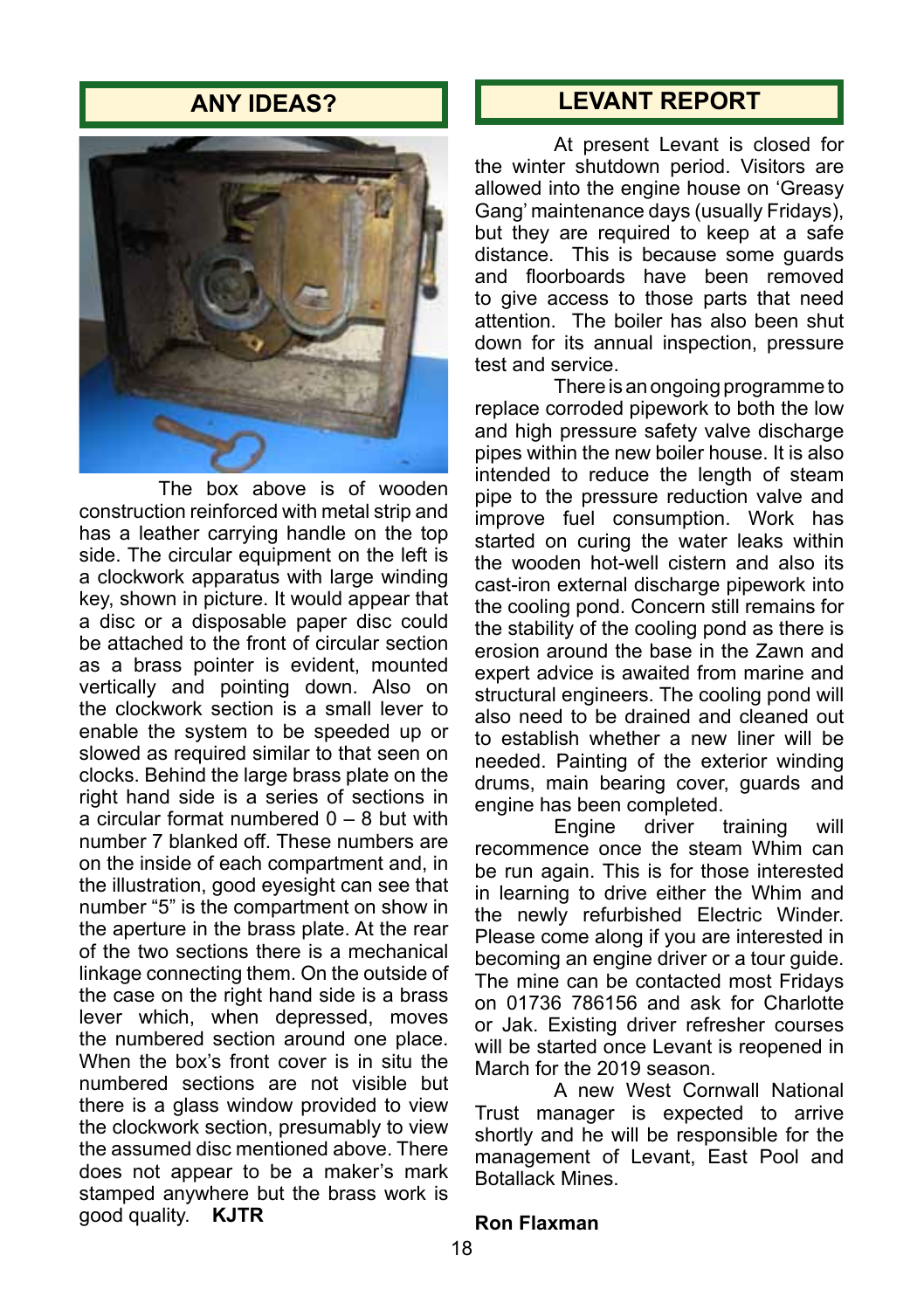# **SOCIETY MEETINGS PROGRAMME**

**KEM**: 7.30 pm start at King Edward Mine, Troon, Camborne TR14 9DP.

**Liskeard**: 7.30 pm start at The Long Room, Liskeard Public Hall PL14 6BW.

**Friday 8th February (KEM)** *Cornish Branch Lines Then and Now*. By Dave Agar

**Monday 11th February (Liskeard)** *Railways from Bere Alston to Callington.* By Bruce Hunt

**Friday 8th March (KEM)** *The Origins of the Hain Steamship Company of St. Ives.* By Brian Stevens

**Monday 11th March (Liskeard)** *Tectonic Plates.* By Mark Anderson

**Monday 8th April (Liskeard)** *Talk on Lighthouses* By Alan Nicholas

**Friday 12th April (KEM)** *Talk on Lighthouses* By Alan Nicholas



# **Contact:**

**Dave Crewes** 2 Hillcrest Close St. Columb TR9 6BP crewesy@aol.com (01637 881 556 07772502725)

For up-to-date news check:

http://www.trevithick-society.org.uk

https://www.facebook.com/trevithick. society/

**Non-members are welcome to attend. Non-members £2.00 please.**

# **MEMBERS' BENEFITS**

Trevithick Society members are entitled to free entry (on production of the membership card) to the following attractions:

- **King Edward Mine**
- Cornish Engines at Pool (East Pool Mine and Michell's Whim)
- Levant
- Geevor Museum
- Poldark  $-$  free entry to site and reduced fee for underground mine tour

Also:

- 10% off book purchases at Tormark.
	- 20% off purchases at KEM shop.